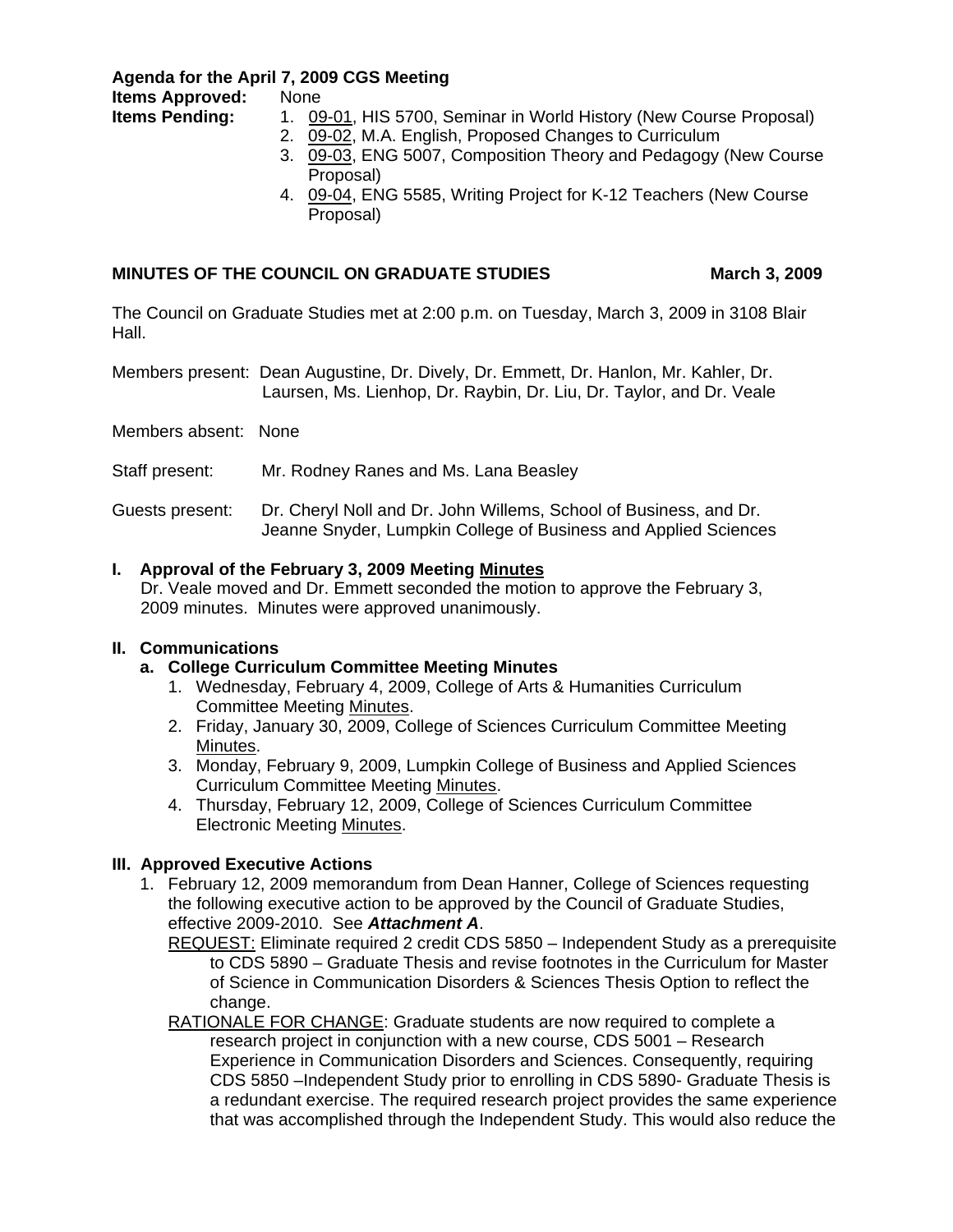total hours in the graduate student's program who selects the thesis option by two credits, allowing more time to be devoted to the research thesis.

# **IV. Items to be Added to the Agenda**

- 1. [09-01,](http://www.eiu.edu/~eiucgs/currentagendaitems/agenda09-01.pdf) HIS 5700, Seminar in World History (New Course Proposal)
- [2. 09-02, M](http://www.eiu.edu/~eiucgs/currentagendaitems/agenda09-02.pdf).A. English, Proposed Changes to Curriculum
- 3. [09-03,](http://www.eiu.edu/~eiucgs/currentagendaitems/agenda09-03.pdf) ENG 5007, Composition Theory and Pedagogy (New Course Proposal)
- 4. [09-04, EN](http://www.eiu.edu/~eiucgs/currentagendaitems/agenda09-04.pdf)G 5585, Writing Project for K-12 Teachers (New Course Proposal)

Mr. Kahler moved and Dr. Veale seconded the motion to add agenda items 09-01, 09-02, 09-03, and 09-04 to the agenda. The motion passed unanimously.

# **V. Items to be Acted On**

None

# **VI. First Choice Review - MBA**

Dr. Noll gave a summary of the MBA application for First Choice designation. Council members asked questions and thanked Dr. Noll for attending the meeting. After the guests left the meeting, council members discussed the application. Dean Augustine will discuss the presentation with the MBA Review Board before preparing his report.

Following this discussion, Dr. Raybin suggested that the Council develop a procedure for First Choice program review in instances where a program is resubmitting a prior application for First Choice designation. Dean Augustine stressed the importance of program review board advice as he makes his determinations. Council members discussed briefly the need for a standard procedure and agreed to continue the discussion in the future.

# **VII. Committee Reports**

None

# **V. Dean's Report**

No report was given this time.

The meeting adjourned at 4:05 p.m. Community Communication and Lana Beasley, Staff

# **\*\*\*\*\*\*\*\*\*\*\*\*\* ANNOUNCEMENT OF THE NEXT MEETING \*\*\*\*\*\*\*\*\*\*\*\*\* Tuesday, April 7, 2009 \*\*\*\*\*\*\*\*\*\*\*\*\* 3108 Blair Hall \*\*\*\*\*\*\*\*\*\*\*\*\***

**Approved Executive Actions COS** 

- **1. Effective 2009-2010** 
	- a. Eliminate required 2 credit CDS 5850, Independent Study, as a prerequisite to CDS 5890. See *Attachment A*.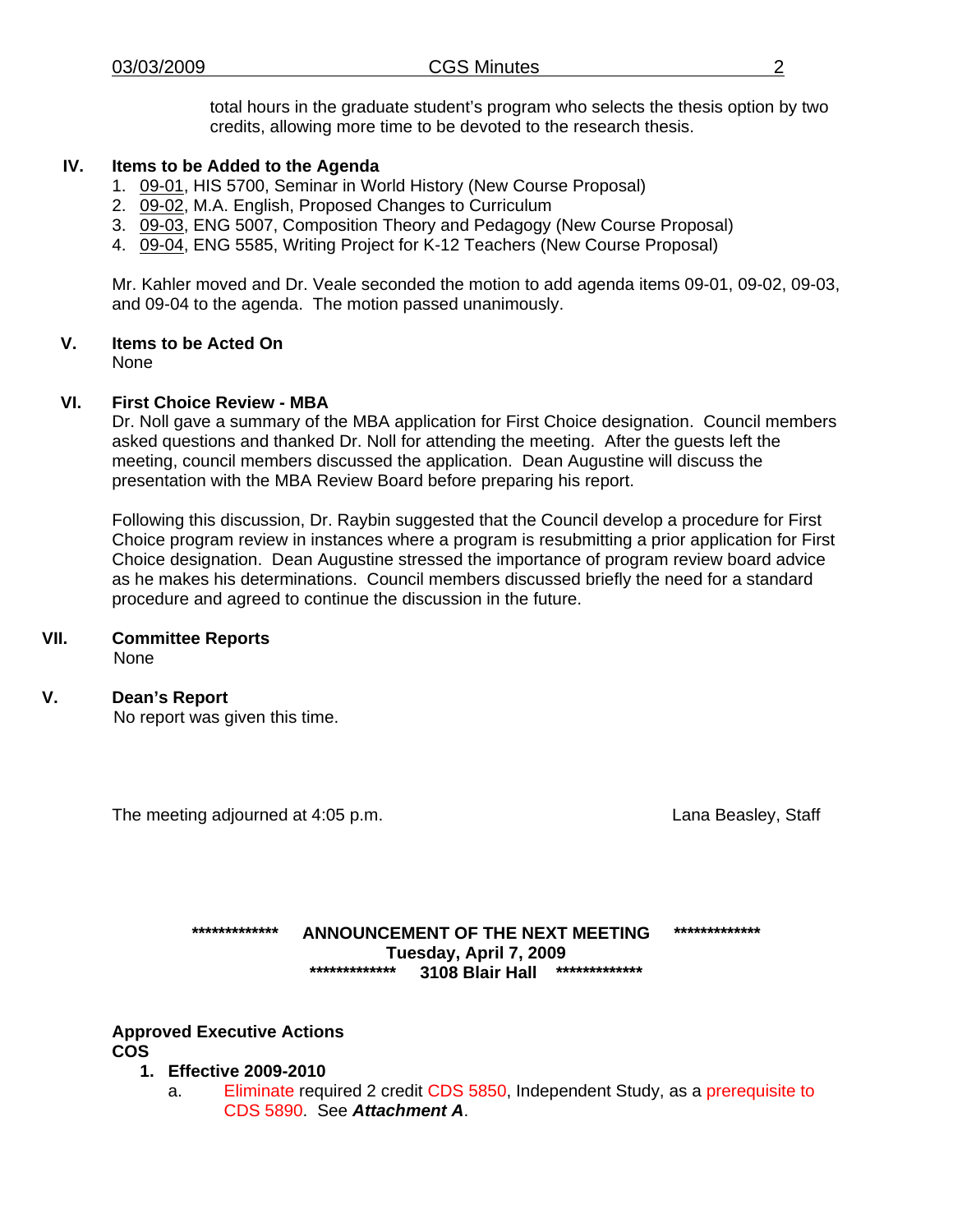### *Attachment A*

# **EASTERN ILLINOIS UNIVERSITY**

# **M e m o r a n d u m COLLEGE OF SCIENCES**

Old Main, Room 2118 Dean 581-3328 mahanner@eiu.edu Associate Dean 581-3328 gcobia@eiu.edu Assistant to the Dean 581-5822 ajlynch@eiu.edu FAX: 581-7110

| TO:<br>Dean Augustine |  |
|-----------------------|--|
|-----------------------|--|

FROM: Mary Anne Hanner, Dean

DATE: February 12, 2009

RE: Executive Action Taken at the College of Sciences Curriculum Committee Meeting of February 12, 2009

The following was approved by executive action at the College of Sciences Curriculum Committee meeting on February 12, 2009 to be effective beginning the 2009-2010 year. I ask that similar action be taken at the Council on Graduate Studies.

**REQUEST:** Eliminate required 2 credit CDS 5850 – Independent Study as a prerequisite to CDS 5890 – Graduate Thesis and revise footnotes in the Curriculum for Master of Science in Communication Disorders & Sciences Thesis Option to reflect the change.

### **CURRENT CATALOG LISTINGS:**

### **CDS 5890 - Thesis.**

--------------------------------------------------------------------------------

(Arr.-Arr.-1 to 6) As arranged. (Credit/No Credit) NOTE: A maximum of nine semester hours may be earned in a combination of 5850 and 5890.

Prerequisites & Notes Open to graduate level degree-seeking CDS majors; prior completion of CDS 5850.

Credits: 1 to 6

**Curriculum for Master of Science in Communication Disorders & Sciences Thesis Option** 

--------------------------------------------------------------------------------

Total. Credits: 48 to 49

CDS 5000 - Research Methods in Communication Disorders and Sciences. Credits: 2

CDS 5001 - Research Experience in Communication Disorders and Sciences. Credits: 1

CDS 5090 -Advanced Clinical Techniques. Credits: 1

CDS 5100 - Motor Speech Disorders. Credits: 3

CDS 5150 - Stuttering. Credits: 3

CDS 5200 - Developmental Syndrome Disorders. Credits: 2

CDS 5250 - Advanced Study in Language Disorders. Credits: 3

CDS 5300 - Acquired Language Disorders. Credits: 3

CDS 5350 - Cognitive-Communication Disorders Credits: 2

CDS 5400 - Special Topics. Credits: 2

CDS 5500 - Dysphagia Management in Children and Adults. Credits: 3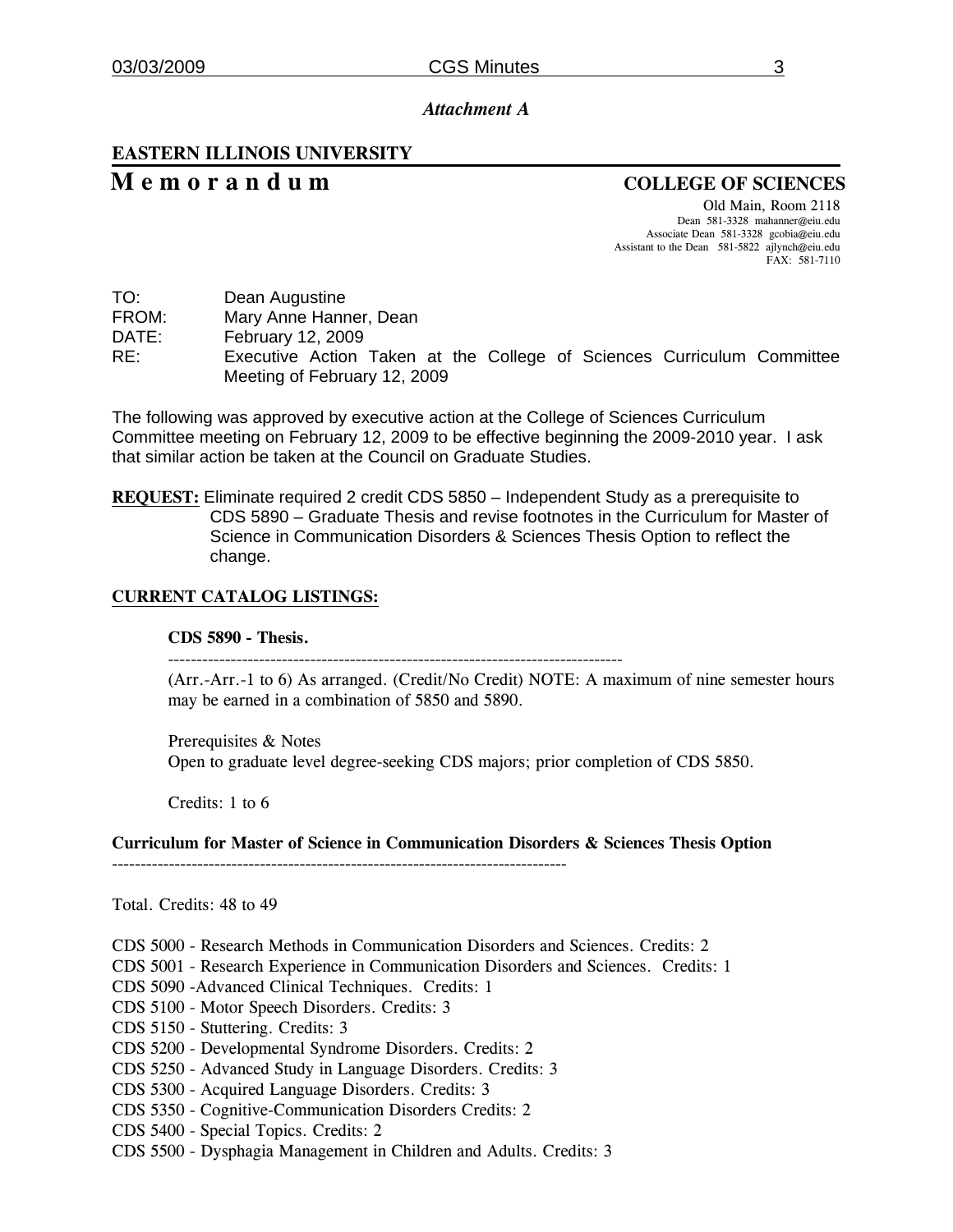| 03/03/2009<br><b>CGS Minutes</b>                                                        | 4 |
|-----------------------------------------------------------------------------------------|---|
| CDS 5600 - Professional Regulations and Issues in Speech-Language Pathology. Credits: 2 |   |
| CDS 5800 - Grand Rounds in Communication Disorders. Credits: 3                          |   |
| CDS 5850 - Independent Study. Credits: 1 to 6                                           |   |
| $CDS 5890$ - Thesis. Credits: 1 to 6                                                    |   |
| (See footnote $*)$                                                                      |   |
| CDS 5900 - Advanced Clinical Practice. Credits: 1 to 3                                  |   |
| CDS 5910 - Diagnostics in Speech-Language Pathology. Credits: 1                         |   |
| CDS 5920 - Audiology Clinical Practice. Credits: 1                                      |   |
| CDS 5970 - Educational Internship. Credits: 12                                          |   |
| (See footnote $**$ )                                                                    |   |
| CDS 5980 - Medical Internship. Credits: 12                                              |   |
| (See footnote $**$ )                                                                    |   |
| Footnotes                                                                               |   |

--------------------------------------------------------------------------------

\* Students must register for a minimum of 2 s.h. in CDS 5400. Up to four semester hours of CDS 5400 are replaced by six semester hours of combined credit for independent study (CDS 5850) and thesis (5890).

\*\* Students register for 12 semester hours; a maximum of three semester hours may be applied to the degree.

# **RATIONALE FOR CHANGE:**

Graduate students are now required to complete a research project in conjunction with a new course, CDS 5001 – Research Experience in Communication Disorders and Sciences. Consequently, requiring CDS 5850 –Independent Study prior to enrolling in CDS 5890- Graduate Thesis is a redundant exercise. The required research project provides the same experience that was accomplished through the Independent Study. This would also reduce the total hours in the graduate student's program who selects the thesis option by 2 credits, allowing more time to be devoted to the research thesis.

# **EFFECTIVE YEAR/TERM:** Effective 2009-2010

# **REVISED CATALOG LISTINGS:**

### **CDS 5890 - Thesis.**

(Arr.-Arr.-1 to 6) As arranged. (Credit/No Credit) NOTE: A maximum of nine semester hours may be earned in a combination of 5850 and 5890.

Prerequisites & Notes Open to graduate level degree-seeking CDS majors; prior completion of CDS 5850.

Credits: 1 to 6

# **Curriculum for Master of Science in Communication Disorders & Sciences Thesis Option**

Total. Credits: 46-47

CDS 5000 - Research Methods in Communication Disorders and Sciences. Credits: 2 CDS 5001 - Research Experience in Communication Disorders and Sciences. Credits 1 CDS 5090 -Advanced Clinical Techniques. Credits 1